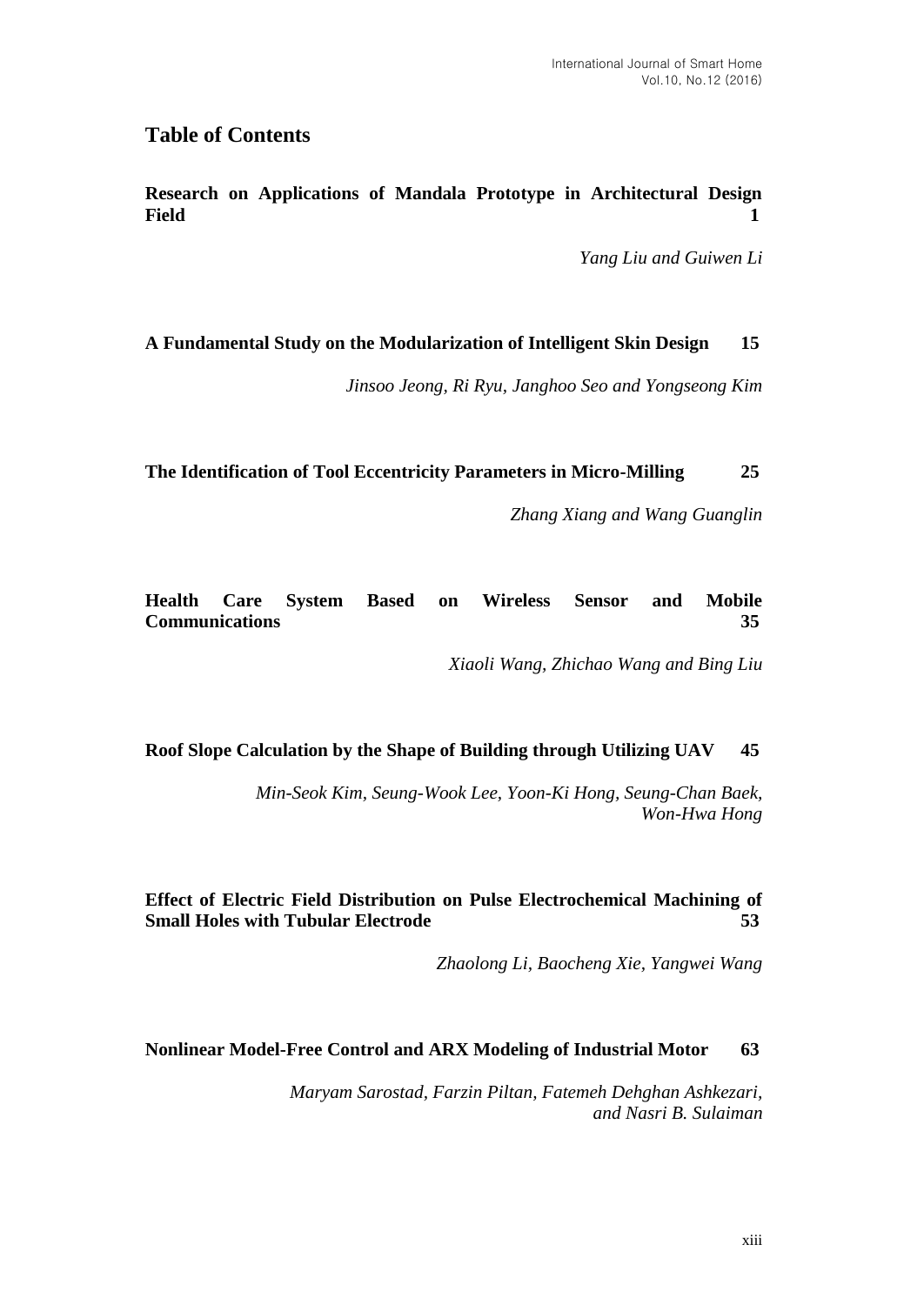**Personnel Localization Algorithm of Prison Supervision System Based on RFID 77**

*Zhang Yuping, Chang Ying, Li Chen, Zhang Zhong*

**Inter-Cell Interference Mitigation in LTE-Advanced Heterogeneous Networks by Dynamic Subframes Assignment Guaranteeing Fairness 85**

*Peng Li and Changrong Liao*

**A Method for Data-mining of Defects on Building Façade Elements 97**

*Jaeseob Lee, Yongdeok Jeon, Kichang Jeong, Yeonwoo Shin, Wooram Kim*

**A Comparison of Smart Shading Control Strategies for Better Building Energy Performance 107**

*Jian Yao, Bingjie Wang, RongYue Zheng*

**A Kind of New Wheelchair Based on Robot and Bionics Technology 117**

*Mei Hong*

**Design of Home Circulation: Application to Smart Homes 131**

*Sabah Al-Fedaghi*

# **Improved Received Signal Strength Ratio Based High Accuracy Indoor Visible Light Positioning Scheme 145**

*Zhijie Luo, JinHua Wang, WenWen Zhao, JianKun Luo, WeiNan Zhang, GuoFu Zhou*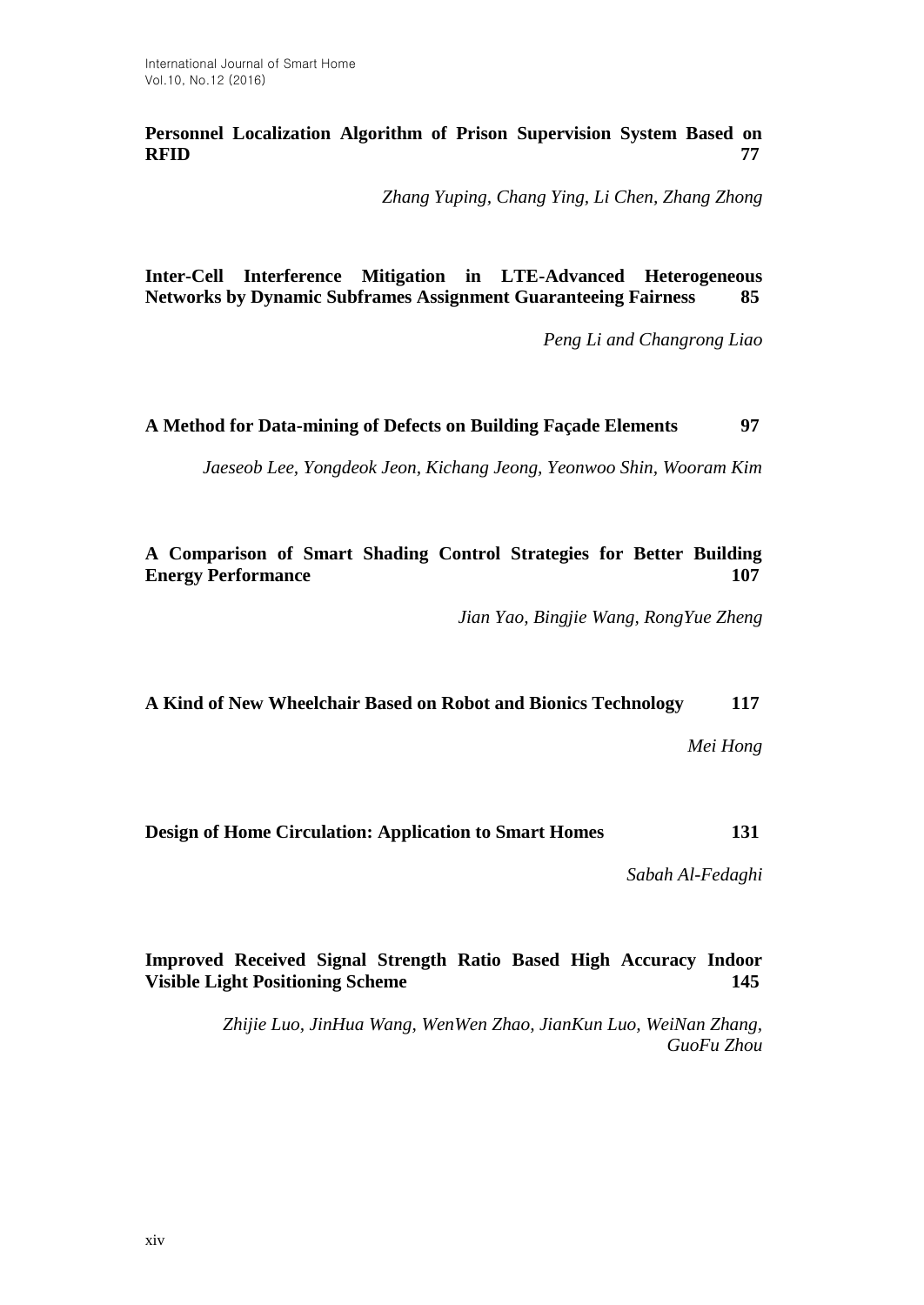**Design of IoT based fire-watching and Atmospheric Environment Monitoring Systems Applied with Compound Sensors and Image Processing 155**

*Seung-su Lee, Woo-chul-Jung, Joon-hoon Park*

### **Research on the Internet of Things-based Auxiliary Infant Feeding System 169**

*Benzhen Guo, Jingjing Yang, Xiao Zhang,Yu Liu, Shangfu Hao*,*Kezhong Yang*

#### **The Design and Reliability Analysis of Elevator Monitoring System Based on the Internet of Things 183**

*Xiaohong Pan*

#### **Reduction Effects of Shaped Noise Barrier by Composition with Adsorbed Filter Panel 193**

*Jaiyeop Lee, Hyundong Lee and Ilho Kim*

#### **The Optimal Positioning Algorithm Based on RSSI of WiFi 203**

*Haibo Liu, Yujie Dong, Yongle Ai*

# **Research on Smart Campus Based on the Internet of Things and Virtual Reality 213**

*Youliang Huang, Sajid Ali, Xiaoming Bi, Xing Zhai, Renquan Liu, Fengying Guo, Peng Yu*

#### **A Study on the Analysis of U-healthcare in Smart Homes 221**

*Seong-Hoon Lee, Dong-Woo Lee*